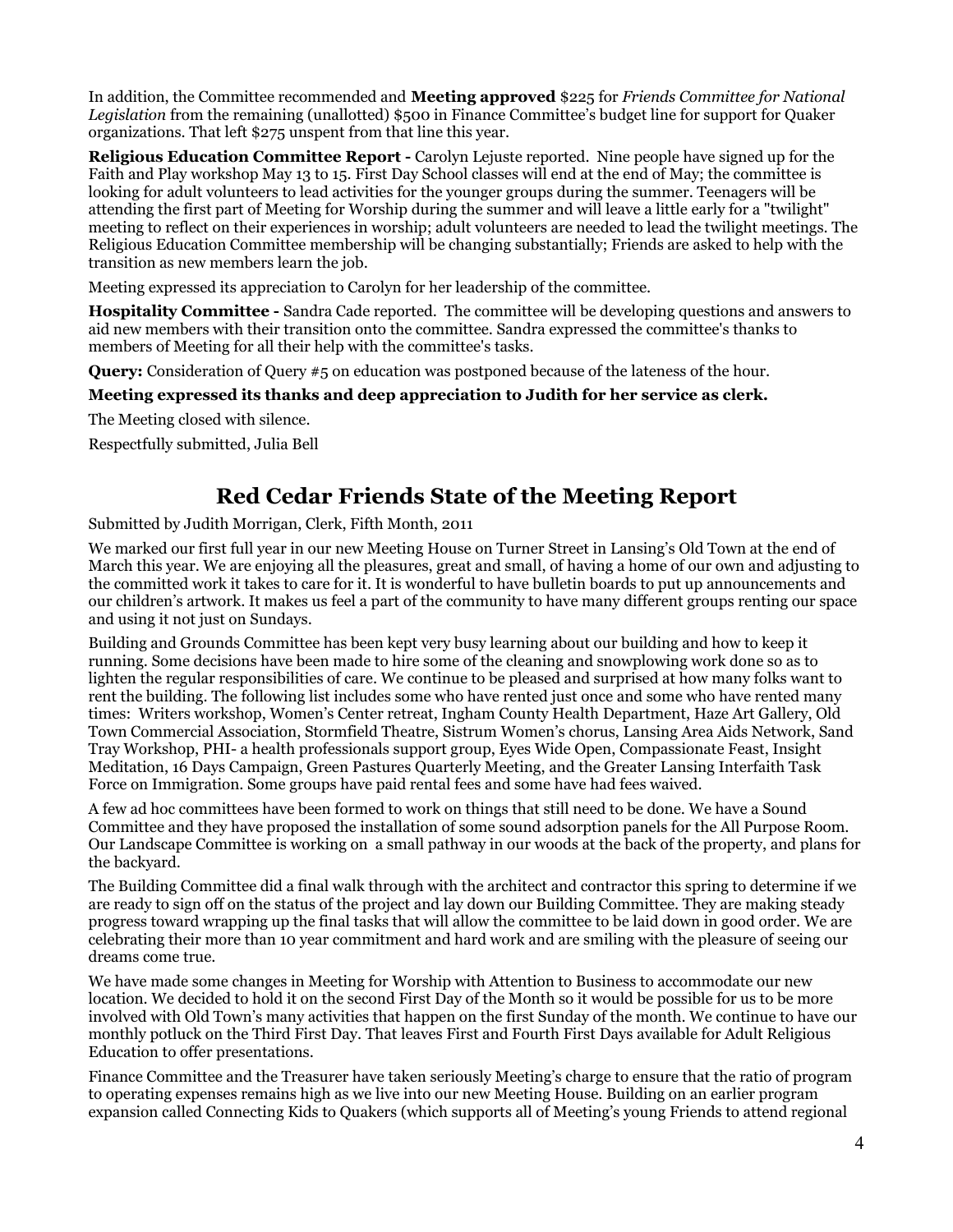and national gatherings where they meet other Quakers) and our regular Outreach contributions to peace and social justice concerns, this year we set up a new line item called Supporting Quaker Infrastructure which will make regular contributions to the organizations (such as AFSC, FCNL, FGC, Friends Journal) that Meeting depends on to lead, educate and give voice to our Quaker practice. The committee has also developed a more informative format for our treasurer's report, which sends detailed numbers to committee clerks, but concentrates the Meeting for Business report on overview numbers accompanied by commentary from the committee interpreting and explaining the meaning we make of our in-depth review. We are pleased that our budget- which totals 240% of its 2004-05 levels- is being met by steady and generous contributions from our expanding roster of members and attenders.

Hospitality Committee has been working hard this year on making our kitchen operational. This year it has progressed from bare walls and folding tables acting as counters to installed stainless steel counters and complete dishwashing capability. In compliance with modern wisdom about not using cupboards, we have rolling stainless steel carts on which to store our dishes. Refrigeration and a center worktable have been added also. We are now gathering estimates for a gas range and hood that will complete the kitchen. Procedures have been set up for potluck and general clean up to help those who volunteer. Help with tasks in the kitchen and providing snacks is always welcome.

Religious Education has continued to respond creatively to our growing number of young people involved in First Day Activities. This year a new group emerged composed mostly of middle school aged Friends. They decided to call themselves "The Lamps" and work on service projects like gathering books for the Capitol Area Literacy Coalition, raising money for the Humane Society and Mid-Michigan Cat Rescue. They are also planning to send some school supplies and books to a school in Kenya.

The Young Friends' Meeting for Business was begun with the assistance of the Religious Education Committee shortly before the Meeting moved into its new home in March 2010. Young Friends participate in the Meeting for Business during their regularly scheduled First Day School session, and range in age from about 6 years old through high school. The meeting reports through its clerk to the Monthly Meeting, and young Friends are encouraged to attend the Monthly Meeting, especially during the portion of the meeting when their report is made. The adult advisors proposed a slate to constitute a Naming Committee of three young Friends, which was approved by the young Friends assembled. The Naming Committee proposed a slate of officers, which was brought before young Friends and also approved. Young Friends determined that they would meet at least once per quarter, and that officers would serve for six-month terms, which would be renewable. To date the following have served: Robin Miller, Clerk; Teagan Grady, Assistant Clerk; and Madeline Chomentowsky, Recording Clerk. Issues that have come before the body have been initiated by the young Friends themselves, and include a concern about having more field trips as part of First Day School; a concern about entering Meeting for Worship in a composed way; brainstorming solutions to a conflict with some adult Friends about use of the Meeting House space; and young Friends' desire to continue having Meeting for Business. This experiment in learning Quaker Faith and Practice through the actual experience of Meetings for Worship with Attention to Business will be evaluated by young Friends and by the Religious Education Committee at the end of the program year.

Green Pastures Quarterly held their annual winter gathering at our Meeting House this year in January. The focus was on Intergenerational Worship. We had a wonderful time painting and sharing worship in other creative ways with our children and people of all ages. We were led by Brian Edmiston and Laura Sobjack from N. Columbus Meeting in Ohio. They inspired us with their depth of listening and teaching us how to involve the children in sharing their spiritual experiences. We know we will do more exploration of this way of sharing across the ages.

The occupancy of the new Meeting House began an opportunity for regularly scheduled adult religious education. And what an opportunity it was. It was the goal of the committee to use our internal resources to offer a variety of topics in order to reach different interests within the Meeting at large. Sessions included the topics of Walter Wink's book "Engaging the Powers"; an introduction to insight meditation; some exploration of Faith 'n Play; a discussion of building "green" and LEED certification; Whittier and Whitman poetry; a Quaker response to fundamentalism; and an introduction to the book "The Five Gospels." Many of these sessions became the catalyst for further discussion outside of scheduled time. All were well attended.

Red Cedar Friends continues to have an active Spiritual Formation Program with 16 friends participating this year under the care of Lake Erie Yearly Meeting. The May closing retreat will be hosted at our Meeting House. The meetings have been rich starting with the sharing of our spiritual biographies, and continuing with studying together selected books and readings. We also met in small groups of 4 or 5 to have extended sharing and support in our current spiritual disciplines and journeys.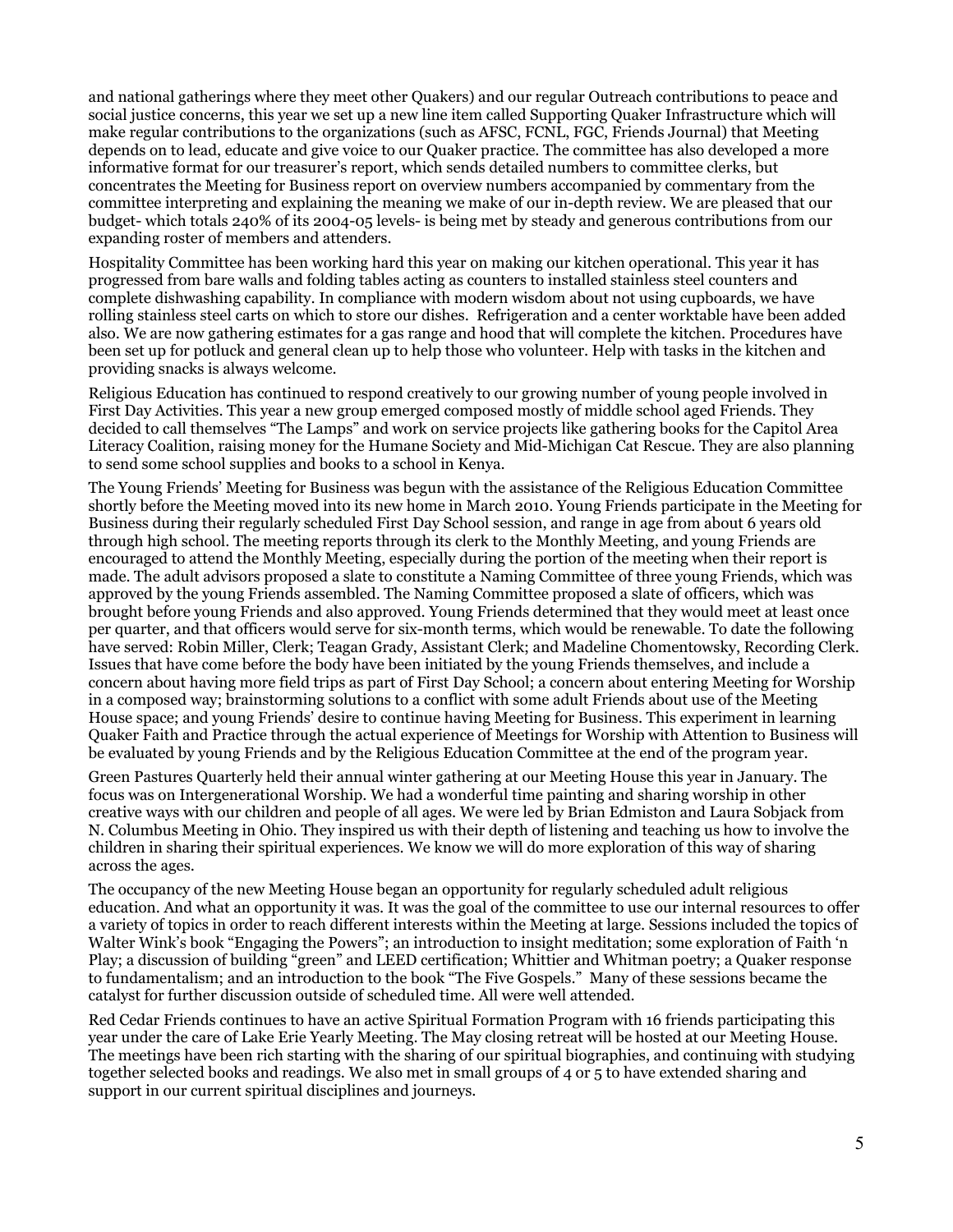We now have most of our Library on site in the beautifully designed shelves crafted by Friend David Castro, and installed in the room on the West side of our Worship Space. We had dreamed of this space as our Library and planned for it during construction. But it was truly exciting to actually move the 2400 books into the shelves and out of our librarians' home where they had been stored for about 10 years. Those years were not wasted though. Sally Lloyd and Stephanie Charlot worked to catalogue and organize our materials, and once Friends saw that the Library was being cared for, many people brought forward donations of more books. Stephanie will now take care of organizing and cataloging the Library and Sally will begin working on the Archives. A symbolic moment occurred on March 25, 2011 when Sally handed over the key to Stephanie.

Our librarians will continue our tradition this year of giving everyone involved in Religious Education a book in May. This year 42 books will be given to the children and 28 Pendle Hill Pamphlets to adult First Day School volunteers. We are so delighted to find our First Day program thriving and receiving generous support from our adults.

Membership and Outreach continued with their faithful attention to welcoming newcomers at the rise of Meeting each week. They have established a tradition of having a special potluck to welcome new attenders at least once a year and taking their pictures to put up to help us get to know them. They also contribute a number of services regularly that help our Meeting function well. They check telephone messages and email them to the appropriate person or committee. They regularly update our Meeting Directory, and offer a Member Record form to people active in the Meeting. Parents have available to them a form that registers their children as under the care of the Meeting. They keep our web site and advertising up to date.

On April 28, 2011 Membership and Outreach hosted a talk at the Meeting House by Maxine Kaufman Lacusta, a Jewish Quaker and author of Refusing to Be Enemies: Palestinian and Israeli Nonviolent Resistance to Israeli Occupation.

This year M&O offered a Worship Sharing session on membership and recorded membership. Friends who attended had an opportunity to share their own journey to membership with those who were thinking about membership. This led soon after to three new applications for membership. We welcomed Karen Okeafor Hooker and Heather Paris as recorded members this year. This year we had 71 active adult participants in our meeting and approximately 50 students in First Day School.

Meeting for Worship with Attention to Healing continued monthly on the third Monday, as it has since 1994. Concerns for healing and wholeness are gathered and worship remains deep and centered under the guidance of various clerks.

Peace and Social Justice worked hard to involve the whole Meeting in the composition of a minute on Immigration and it was approved in October of 2010. They sponsored a Habit Holiday again this year in October to encourage us all to contemplate our habits and if they help us on our spiritual path. We examined the FCNL priorities in April to help guide their efforts for us at the national level. In June of 2010, the Committee offered a slate of organizations to which to make our annual donations and the following groups were approved: the Harriette McAdoo Scholarship Endowment Fund; Quaker House; Friends for Lesbian, Gay, Bisexual, Transgendered, and Queer Concerns; the Michigan Peace Team; AFSC, and FCNL. Many smaller monthly donations were made to a wide variety of organizations.

Red Cedar Friends Meeting is the state coordinator for American Friends Service Committee of the Eyes Wide Open Michigan Memorial and Cost of War Banners Exhibit. The EWO was on display at Western Michigan University for 3 days in March 2011 hosted by the Kalamazoo Peace Center. The cost of War Banners Exhibit was displayed two different times in March, once at the Michigan Forum and at another event at Central Methodist Church.

On November 14, 2010 twenty-five people at Red Cedar Friends Meeting participated in the Michigan Eyes Wide Open Time of Reflection and Caring: a Memorial to the Human Costs of War. The day was overcast with intermittent rain and very windy. We were grateful to be able to bring the exhibit inside the Meeting House. We spent the afternoon caring for the boots and shoes representing all the lives lost in Afghanistan and Iraq, both civilians and soldiers. We reflected on the human costs of war and worshipped together with friends and peace partners. We also considered the Meeting's ongoing commitment to coordinating this state project for the American Friends Service Committee. The day was meaningful to all who participated. We encourage other Meetings and faith communities to consider a similar format, with reflection on and caring for the Eyes Wide Open Exhibit.

Many members of Meeting including Margaret Nielsen, Becky Payne, Erick Williams, Paul Pratt, Melissa Osborn and Steve Osborn participated in the interfaith Michigan Peace Budget Coalition's effort to bring together a Michigan Forum on Jobs and Human needs on March 5, 2011. Ruth Flower from FCNL and Jo Comerford from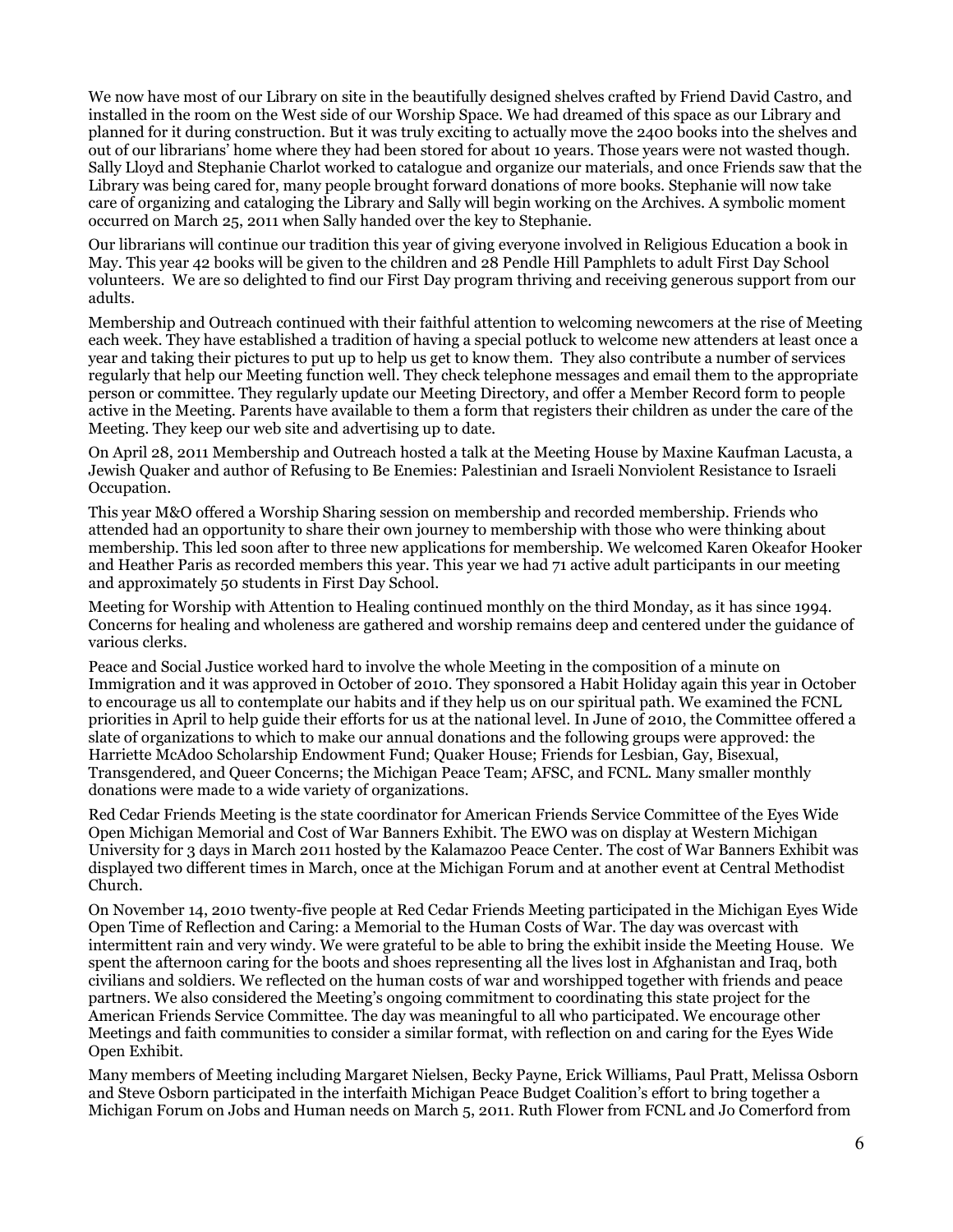National Priorities Project discussed federal budget trade-offs, and budgetary dangers of military spending. Michigan speakers and panelists discussed overwhelming concerns with jobs and with meeting human needs in Michigan. More than 120 people attended.

During the year, Worship and Pastoral Care was present to Friends as we were stretched by both the joys and challenges of our first year together in the new Meeting House. Early in the year, we authored a memorial minute, which was published in Friends Journal in January of 2011, celebrating the life of Friend Harriette McAdoo who had died unexpectedly in late December 2009.

Our increased visibility in the community has led to the delight of receiving many new attenders. We also began receiving more requests for financial support from individuals in the community who have not connected with Meeting. After research, we began referring such requests to Christian Services.

The new life and activity generated by movement into our new home encouraged us to reprint "An Advice Regarding Offering & Receiving Ministry in Friends Worship", which had initially been published by WPC in 2004. We also began to update a small bookmark offering "Simple Guidelines to Quaker Worship", and began development of a brochure that will outline the variety of support available through the Meeting, ranging from Clearness Committees to assistance for members and attenders from the Sufferings Fund. We began a Peer Group for Friends who are called to ministry or service, which meets monthly.

We continued to provide clearness and support committees and welcomed those who had problems to talk with us. Our duties included continuance of a meeting welcoming to all, and we served as greeters each week for the 10:30 Meeting for Worship. Our concern for the quality of worship involved clerking the 9 a.m. Meeting for Worship, and working with the Clerk to encourage a depth of Quaker worship at both Meetings.

As we learned to live as a community in our new home, we also faced some growing pains. A joint meeting with the young Friends and committee representatives developed guidelines for after Meeting use of the worship space by physically active Friends.

We also grappled with a very difficult issue- the concern brought forward by a number of Friends about health problems they were experiencing at the Meeting House. Some Friends told us they became ill when they attended Meeting for Worship and other events because of our uses of products that contained irritants. We wanted to be fully welcoming to Friends and guests who might wear fragrances, but realized it was important to deal with this issue. We formed an Ad Hoc Fragrance Committee and they brought to Meeting for Business, in December of 2010, some specific suggestions to cope with the problem. Something that we all agreed upon easily was educating Friends about the issue with signs, bookmarks and information about fragrance free products that are readily available in our community. The Committee also suggested we give over one section of the Worship Room to fragrance free seating and indicate its purpose with small signs placed on the chairs. This suggestion was approved by Meeting for Business at the December Meeting, but when we discovered that there were Friends who were not comfortable with the idea we held it over for seasoning. At the April Meeting for Business, the Meeting did approve the following minute:

Meeting agreed to experiment over the summer with putting signs on chairs in one section of the worship room saying, "People with chemical sensitivities and their companions sit here. Please sit elsewhere if you are wearing fragrance today." Meeting agreed to revisit the issue in the fall.

There were people who wished to be recorded as standing aside on the issue, and we committed to revisiting the decision in the fall.

On April 20, 2011 a Tri-County Environmental Leadership Award was presented to Red Cedar Friends in relation to our effort to make a small footprint environmentally with our new Meeting House. Our LEED committee has submitted our application and we hope to receive certification soon. We will continue our mission by offering environmental education to interested parties. We continue to maintain our Due Care Plan. Our main responsibilities, now that we are in the building, will be to ensure that anyone doing landscaping on the property is aware of known spots of contamination and takes precautions against dermal exposure. In the front of the property there is a light screen barrier between potentially contaminated subsoil and clean topsoil. In the back of the property there is grass seed over several inches of clean topsoil, but gardeners and workers should wear gloves. We also have a map posted in the Meeting House that shows areas with known concentrations of lead and arsenic to be avoided.

Red Cedar Friends participate actively in local peace and justice organizations. Becky Payne represents RCF on the Peace Education Center Board of Directors. Bethany Styer is liaison for RCF on the newly organized Ingham Immigration Coalition, and attended a series of study groups on immigration as a representative for RCF. Ann Francis, Margaret Nielsen, Jack Smith and Erick Williams continue to be active with the Greater Lansing Network Against War and Injustice. Melissa Hasbrook and Sandra Cade organized The Connection Between